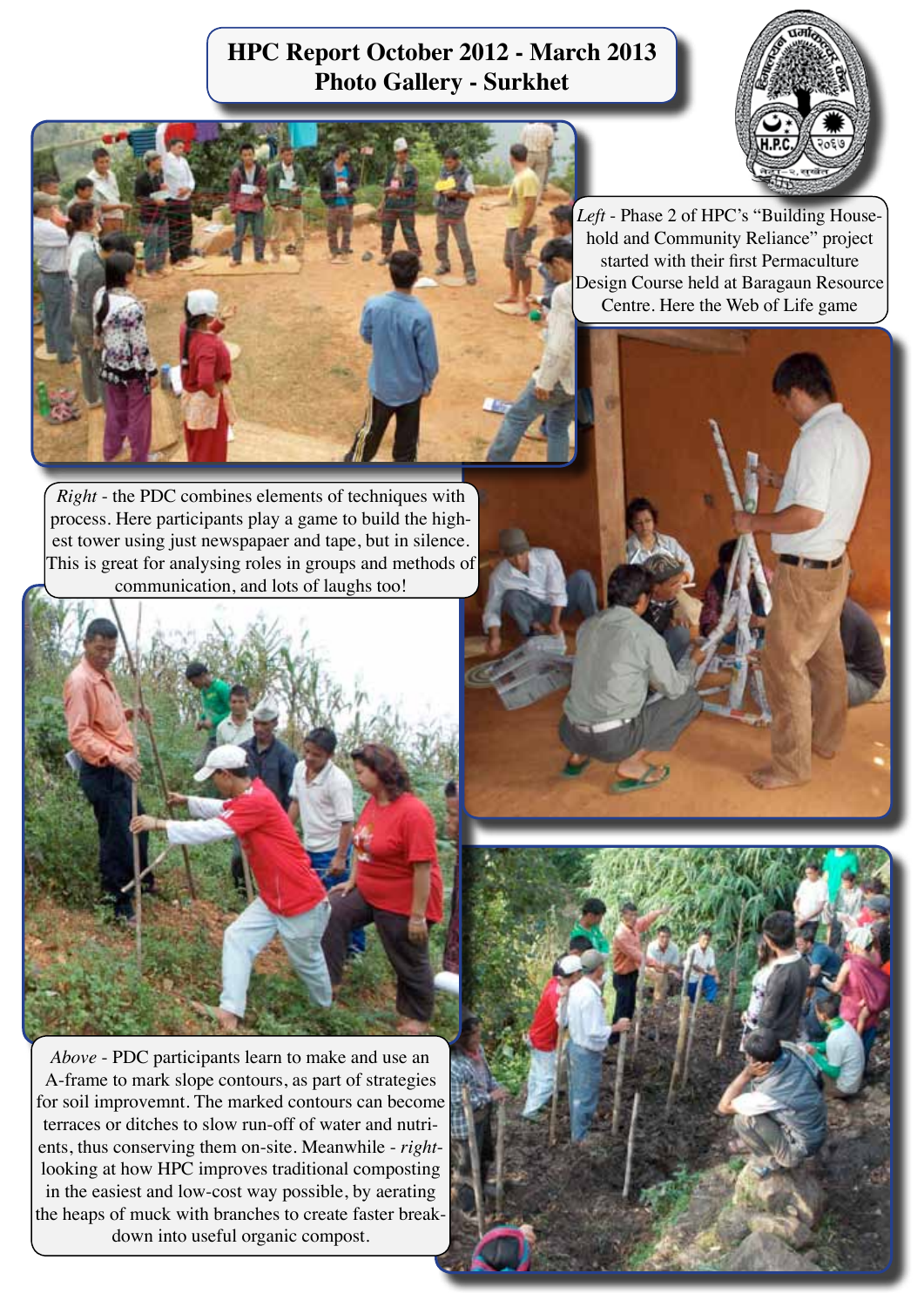*Right* - During the PDC participants form teams to practice a design exercise on a nearby plot of land and with the plot owner, or client, aiming to create a low-input high output integrated system using the skills learned on the course. As they build up the design using a step-by-step dsign process, how it will be implented and maintained must also be realistically thought out. Finally, at the end of the course each team gets to present the design and its sequence of implementation to the other groups, and get feedback from tutors, peers and the client.



*Left* - At the end of the course participants receive a certificate, becoming a "trainee permaculture designer". This is an internationally recognised certificate, but only the beginning in terms of permaculture education follow-up and future support and mentoring is crucial to further develope the skills of design.



*Above* - HPC trainers on a farmers' training role-play pest insects attacking crops, with course participants around playing different companion plants and other pest management strategies to keep them under control.

*Left* - Office manager Deepak Buddha builds up a tower of hollow mud bricks (inset) to create a chimney for the smokeless stove at the Resource Centre. The holes for the pots can be seen in the foreground. The arrow shows position of the firebox, where firewood is introduced.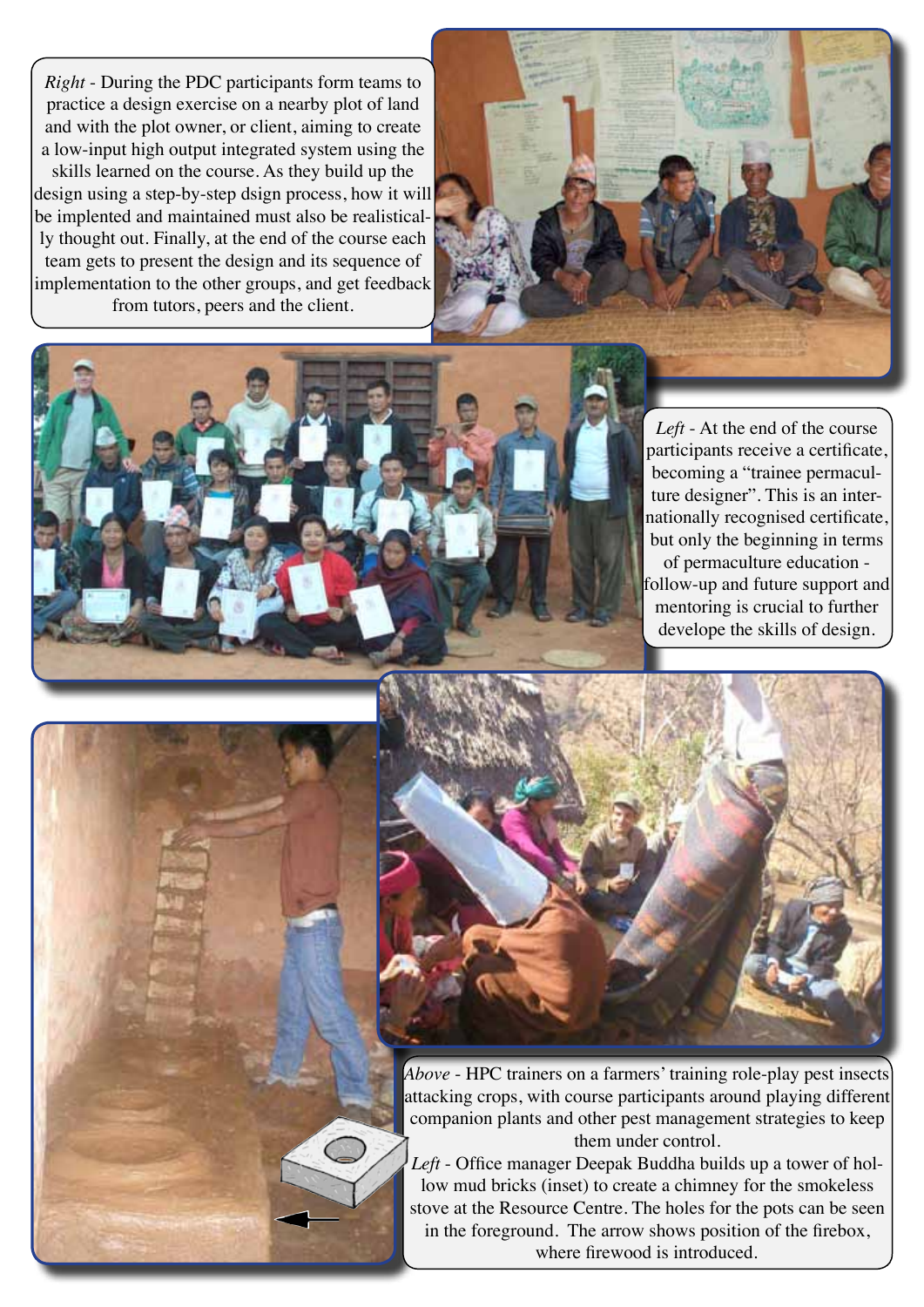*Right* - Ms Sumitra Gurung teaches mulching on a vegetable bed to farmers at a mobile training held at *Pakhapani* village, for *Jana Jyoti* group. Behind her is a newly made hot bed for growing seedlings in winter.

*Below* - volunteers help to re-cover the greenhouse at Baragaun Resource Centre in October, trapping the residual warmth and moisture of the monsoon before the onset of cooler and drier weather, to give the best start for winter cropping. The plastic was purchased last season, and with careful use and storage over the hot season it can last for many years.





*Right* - women from HPC groups learn grafting on a farmers training. Using these skills farmers grafted over **3,500 fruit seedlings** in Surkhet and Humla this winter. The areas have a rich resource of root stock - wild varieties of apple, pear, plum, peach, apricot, almons and walnut, on which improved high yieding varieties can be grafted and top worked. Meanwhile nurseries contain a further **15,700** rootstock growing for next years's grafting.





*Left* - participants on a farmers' training held at Baragaun Resource Centre build a frame over a hot bed in December. With spring approaching HPC prioritises such techniques that allow fast, off-season productoin of seedlings for planting early. The bed is underlaid with a 6 inch layer of raw manure that produces heat for seed to germinate in the soil above, and covered with plastic to reduce the heat loss.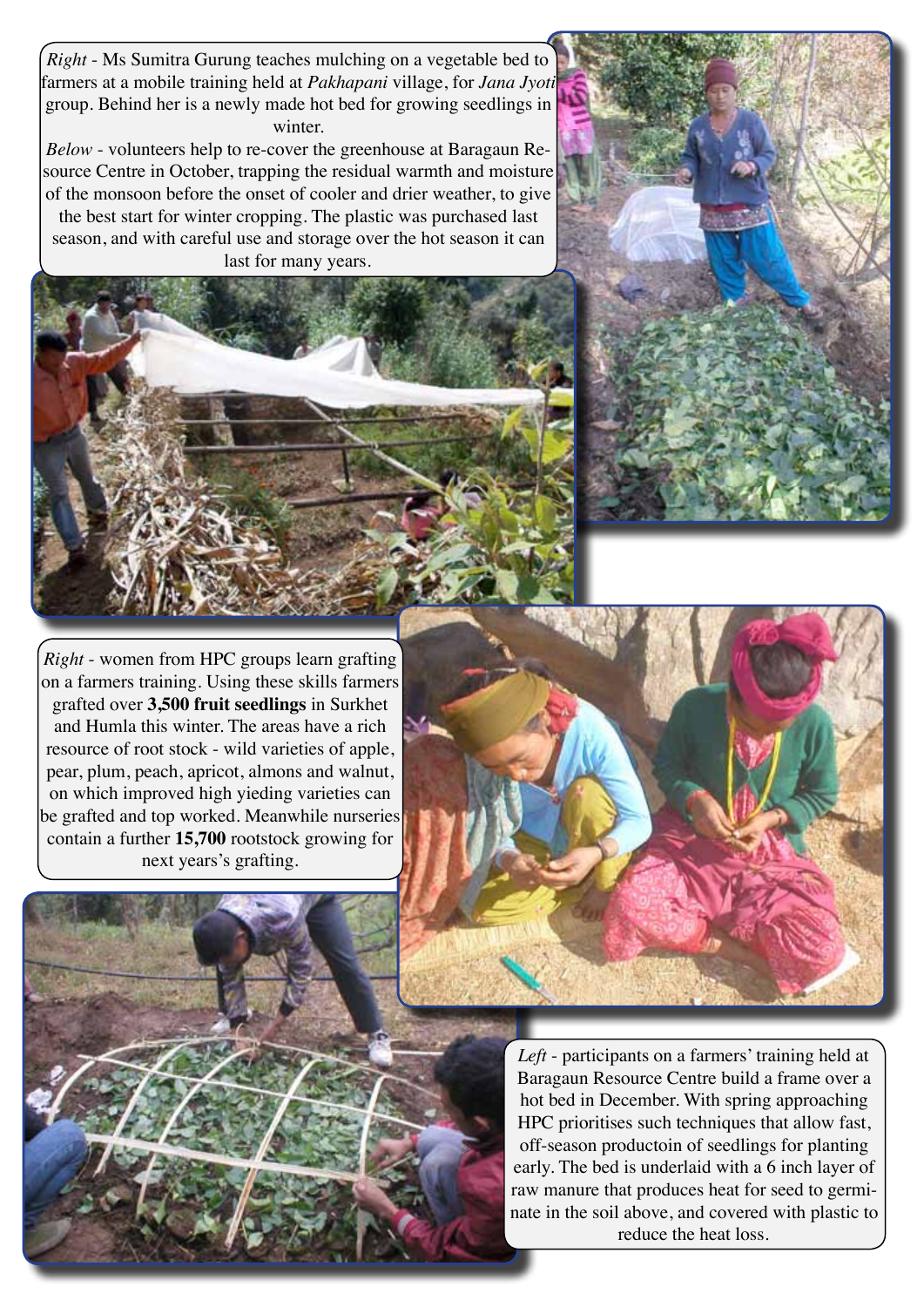*Right* - members of Baragaun village provide conmmunity labour contribution to dig pipelines and digging tanks for an irrigation project in their village. HPC technicians design the system, provide pipe and pond liner for tanks (*below*) to store 32,000 litres of water, and build non-cement tanks to capture and divert springs





*Right* - pupils gather for an awareness-raising and training event at Baragaun school, where design of the school land has started with fruit nursery, fruit tree planting, compost making and top-grafting on wild pear trees. HPC will hold more vocational classes in the coming months, and next year hope to start education classes around community development and permaculture.



*Left* - participants on the Practical Literacy Classes (PLCs) learn how to write letters in the Devanagiri script of Nepali. These letters will go on to form their first words such as "nursery", "stove", "carrot" etc. that will further form part of their vocational training in skills for increased household productivity. These are 2 aims - literacy and food security, along with health, education and livelihoods that are integrated into HPC's overal strategy.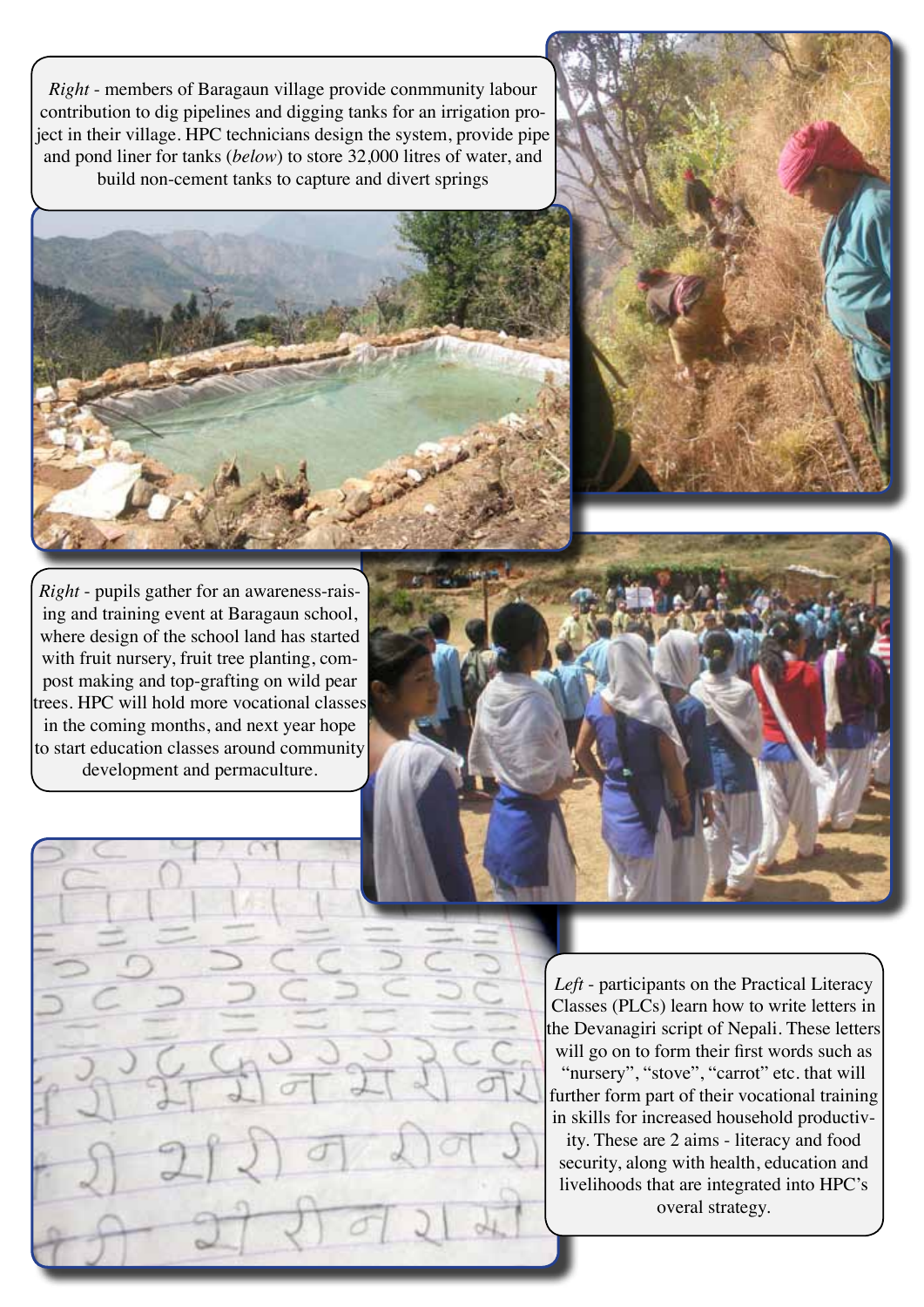*Left* - HPC chief technician and beekeeping master Kul Bahadur Buddha surveys beehives at a house in the area but as yet not aligned with HPC. He has been investigating the extent of bees, nectar sources, farmers' skills and productivity and their needs as a prelude to planning training and marketing activities. In this way HPC aims to support beekeepers to create secure livelihoods based on a sustainable resource base.

*Right* - Dhan Bahadur B.K. scrapes the caps off honey combs prior to extracting the honey in the centrifugal extractor (on the right). This is November and the forests around his village are full of flowering Chiuri tree (*Aesandra butyracea*) that produces copious amounts of nectar for bees to make a delicious honey that can fetch top prices in the market.





*Left* - HPC lead-farmers from Humla on a trip to Surkhet view a dairy where cattle and buffalos are stall fed as opposed to free-range - the latter is the norm in Humla, which means that apart from their fertility (dung) being lost, their random grazing prevents any sort of agroforesrty and orchard development. So HPC promotes more stall-feeding, releasing large areas of land to other forms of regeneration and development.

*Right* - Humli farmers in Surkhet visit HPC chief technician and beekeeper Kul Bahadur's forest farm in Baragaun. Here they view the terraces on his land where amongst fruit, fuel and fodder trees are understories of cardamon, ginger, asian pepper and other shrubs and bushes. The cardamon will also grow in Humla and so form part of an appropriate demonstration for these farms to gain inspiration from.